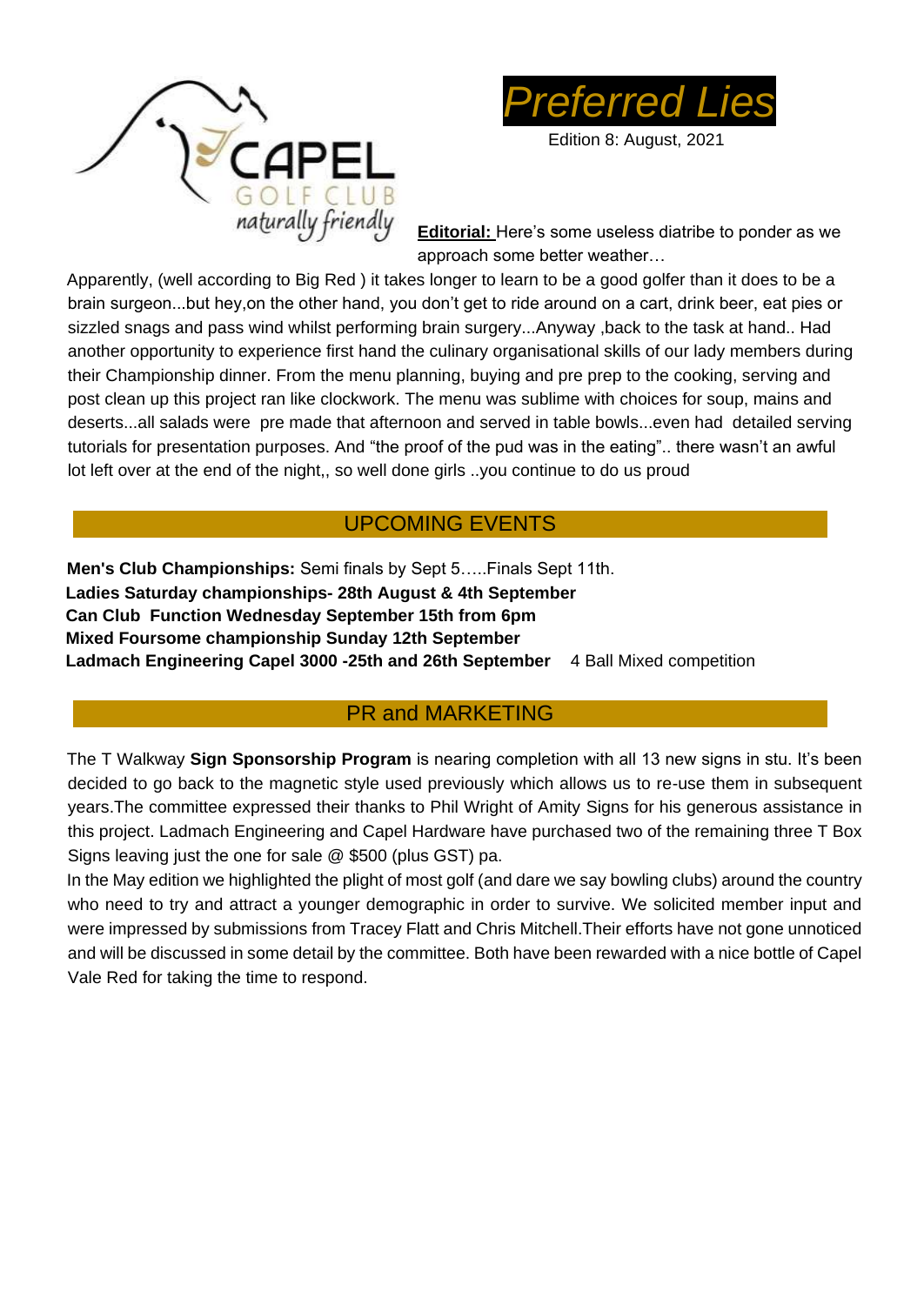#### INTERMEDIATES

Intermediate Pres Coz has been contemplating her conception in "Coral" Bay but managed to field this report… "Well who can believe it's the end of August and another month of the golfing year is gone. Like others, at this time of the year, I've had a three week"sunshine" escape with friends along with some quality time with my sister from Dubai. Unfortunately, I managed to miss our biggest club event of the year, our Ladies Championships, and the four rounds of stroke play that went with it. What's encouraging is



that nearly all of our members participated.To all the winners….congratulations.

The Championships culminated with a dinner and presentation night after the 4th day of play. Thanks to Vice Pres Glenice for her coordination skills. The dinner was attended by **life members Joan Scott and Shirley Miller** along with Patroness **Sorrine Flynn**, Vice Patroness **Win Pole** and our most decorated Ladies Champion across the years in **Cheryl Dillon** who has won no less than 11 titles. I'd like to thank all the helpers for their pre -preparation for the night...Glenice, Shellee Lee, Wyn Pole, Sue Pianciantini and Val Sawyer. To our guys who helped cook, serve and clean up...Steve Cass, Keith Sawyer,Ray Scott,



Maurie Forrest, Henry Marino and Bob Strachan...well done and thank you….

To our raffle donors..Joan Scott and Betty Miller thank you for your contribution to the clubs coffers. And to Ian and Gerry Lines for the use of their bus ( along with the driver...Ash ) our sincere thanks for your continued support.

Now our attention turns to Country Week with 20 of our girls heading up to represent Capel on the City courses...so good golfing and hopefully some spoils"

#### MATCH MUMBLINcG

#### **MENS:**

Captain Gaz is another to return home with a suntan after an extended period of checking out places with far warmer temperatures than Capel but has wasted no time in returning to the fray. He reports that the Men's Match Play Semi Finals are under way and expected to be completed by September 5th The Mixed Foursome Championships booking sheet is open so get your groups organised and enjoy the day.The Capel 3000 is only three weeks away and is filling up fast...make sure you get your names in and enjoy the weekend.

#### **LADIES:**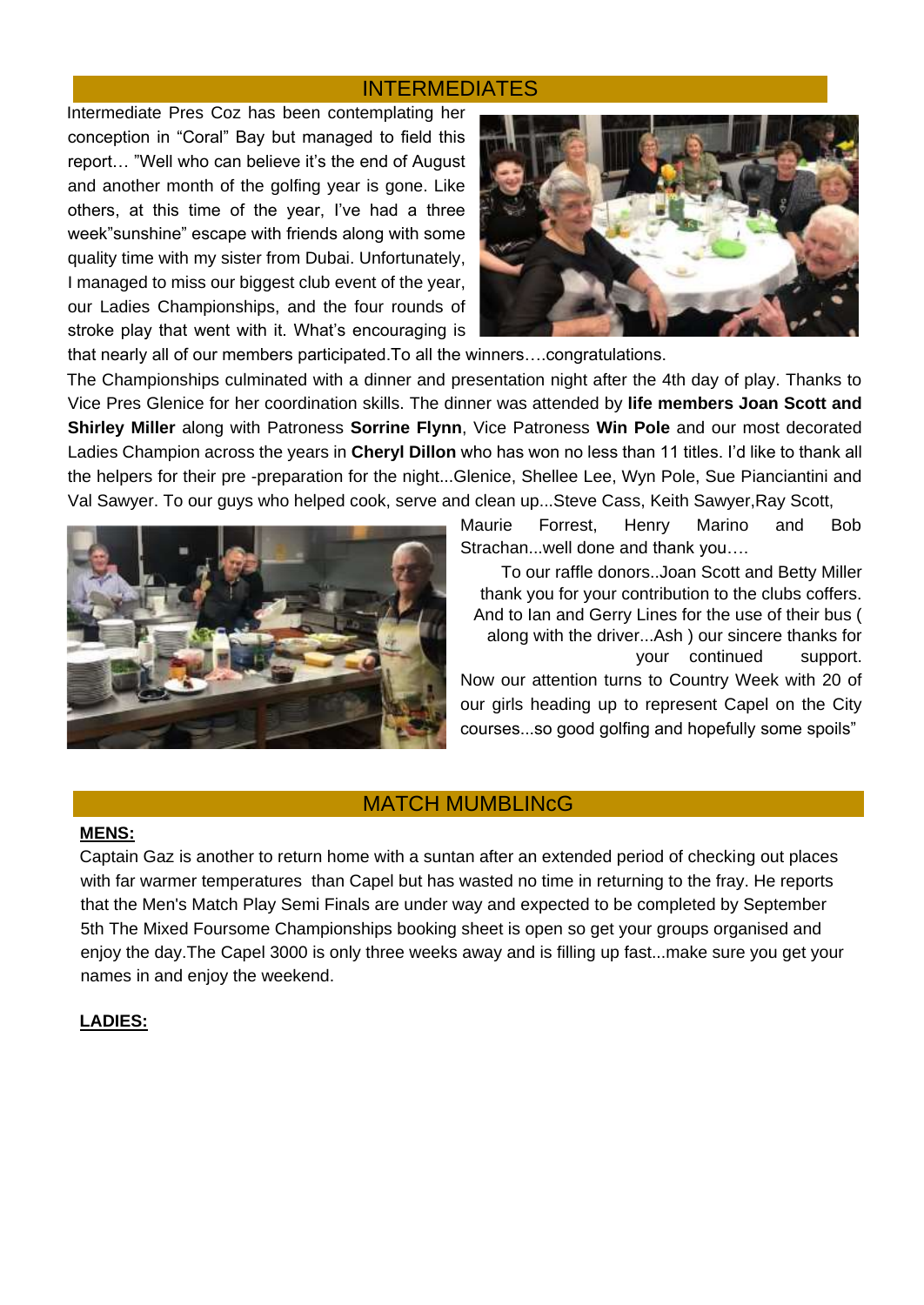Captain "Hey Jude"is one who didn't manage to bugger 'orf North..In fact she's been "busier than a frog in a snakepit" over the past few weeks with Championship admin during the day



and babysitting duties ( read Keith) at night.The 4 rounds of stroke format , although appearing daunting,had an exceptional participation rate with Junior **Aiyana Morris** winning her third Championship title with 347 hits over **Lisa Wake** with 354. Division 2



was won by newbie **Leonie Caiger** with a nett score across the 4 days of 311 from **Gail Marino** on 313.. The Presidents Nett Trophy went to **Lil Miguel** with 298 over Aiayna Morris with a score of 307.

The Saturday Ladies Championship is a best 2 of 4 rounds qualifying comp with 2 final rounds.

The first was played on Saturday August 28th with **Colleen Cuomo j**ust edging out **Jan Dous**t on a countback for the daily trophy. The second and final round will be played on Saturday September 4th with **Coral Dennerley** and **Rhonda Forres**t within striking range of the two leaders. **MIXED:**

Mixed golf has slowed down, making way for championships and days like Father's day. On Sundays we try to vary the games played, so people get a taste of other events. American, Canadian, Chapman Fours, Russian, Ambrose, 4BBB are some we have played this year. If anyone is interested in playing, we can always find you a partner so let us know.



It was third time lucky for Chris Matson and Vicki Ilacqua as bad weather had cancelled their day twice previously. Playing Canadian stableford, the winners were Steve and Glenice Cass.





Phil and Pat Harper sponsored a day of 4BBB stableford with Ray Rendell and Lisa Wake coming out on top.

Last Sunday in light showers we played Russian stableford with sponsors Elaine and Mike Anderson. It was good to see a new combination win with Jim Maclachan and Caroline Ferguson.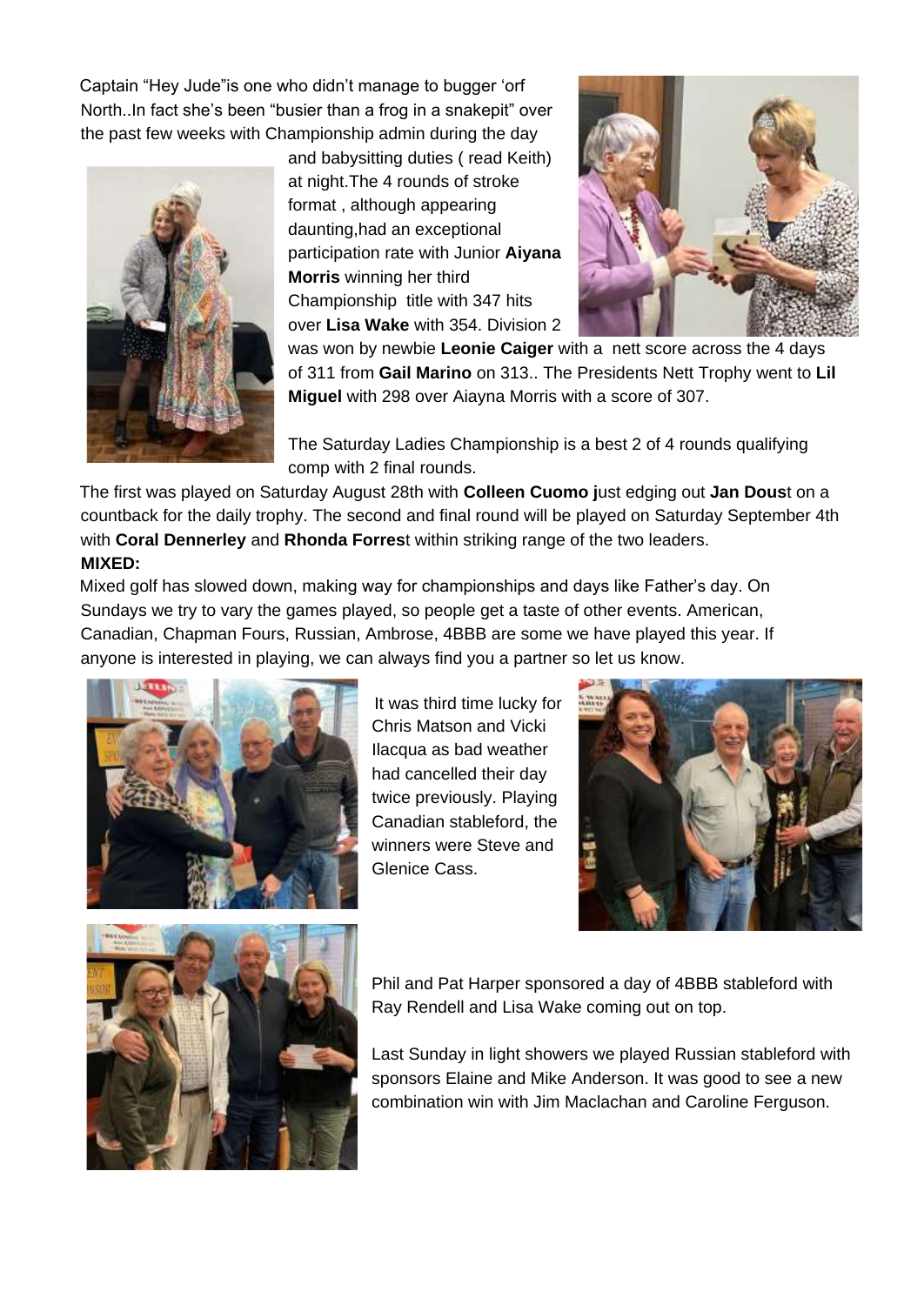Rusty Putter special this week is Indonesian Nasi Goreng by popular demand. Book early with the Capel Golf Club. Warm fire, family friendly, chase the ace, footy finals....

#### **RUSTY PUTTER CATERERS:**



#### **GROUNDS**

Director Ken (aka Brown Sugar or BS for short ) reports that some members have expressed concerns regarding the appearance of winter grass in the greens. BS reports that this is a direct result of the recent weather pattern whereby the normal Course Winter Grass management practices (including foliar fertilisation) has been severely impacted. Apparently,the Club recorded 175mm of rain in July with just 7 rain free days, half of which encountered strong winds which forced Grounds Staff to cancel the spray applications normally carried out in this month. It was agreed that, under these conditions, it would be a waste of chemicals and time to carry out any treatment program on all areas of the course including the greens until the weather was more condusive.

**Jim House**...BS advises that Jim has stepped down from the Course Committee and joined his Grounds team in thanking him for his input across the past three years..

Continued thanks is extended to **Life Member Graeme Colton,** Jimmy Mac, Tony Tassie, Maurie F and crew for their work on paving around the course.The pathway extension on number 17 is just another example of their prowess. And as a follow up to last month's quip about divots I've noticed that pretty much everyone repairs their divot after a perfect approach shot.

### GOLF SHOP SPECIALS & BIG RED'S NEWS

20% of all Mens & Ladies polos. Last chance for a WINTER Bargain 30% off winter and wet weather clothing.



## \$30 A DOZEN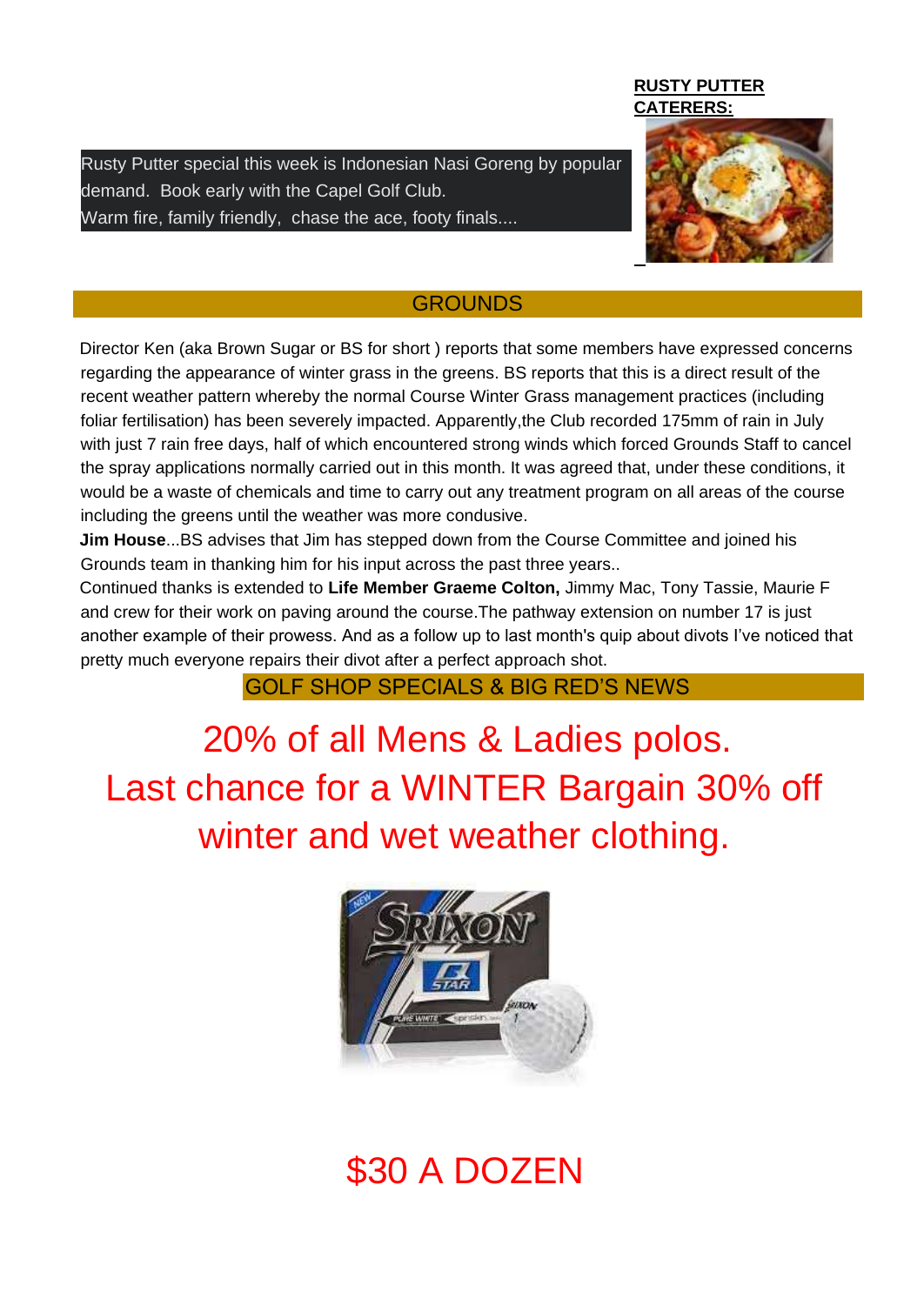

SPONSOR PROFILE

Open 7 days a week

## COBRA DEMO DAY 23RD SEPTEMBER

Monday - Friday 7.00 AM - 4.00 PM

Saturday- Sunday 8.00 AM - 4.00 PM

2 Recreation Drive EATON

<http://www.coffeeclub.com.au/eatonfair>



# **FATON FAIR**

## (08) 9724 1711

### **HOUSE**

The new PA system, courtesy of a council grant, is now operational with tutorials being extended to the myriad of users across our golfing week. Rumour has it that reverse cycle air conditioners might be the next big purchase so keep bringing your empty cans and stubbies to the rear of the clubhouse and that objective could be closer than we think.

**The Can Club** continues to survive with some 50 plus members donating their Leisure Club and Scroungers trophies (cans) to the can bank. The club runs three nights each year whereby those donors get to withdraw their funds and dispose of them on the premises. **The next can night is**  scheduled for 6pm **Wednesday September 15th** at the Club.

## NEWS AROUND THE CLUB

Hidden in the office is our own little admin guru **Nicole Augemeri** who does a remarkable job of keeping our accounts (and Big Red ) in order.. **Taylah Hall** is our latest (multi skilled) acquisition..you can say Hi and welcome to **T**  behind the bar, in the pro shop or picking up pills on the driving range. Here's a snippet of useless information from our Bar Manager **Linda Webb**…"Guiness estimates that 93,000 litres of beer a year are lost in facial hair in the UK alone"... with so much facial fuzz being displayed in the